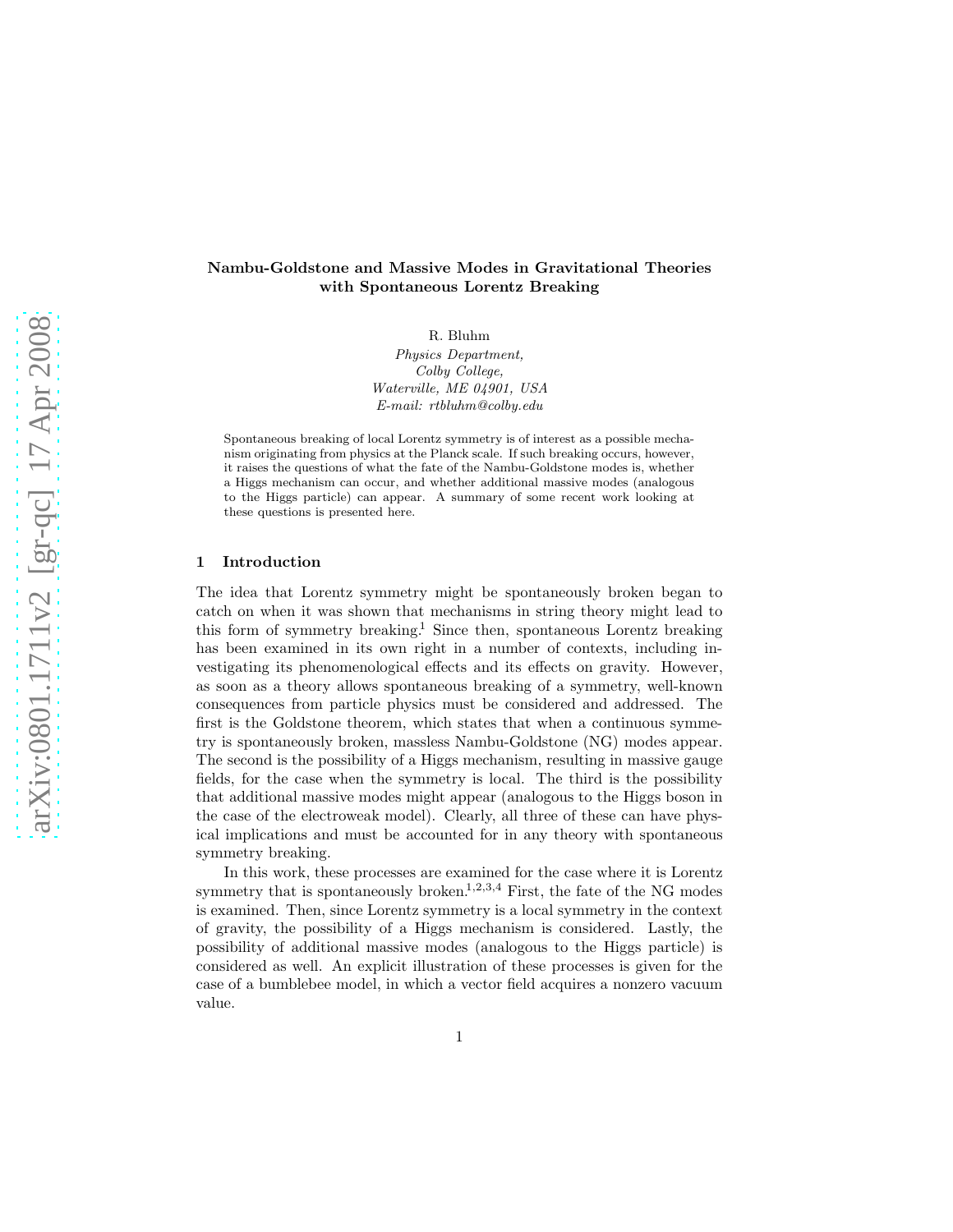# 2 Spontaneous Lorentz Breaking

In a gravitational theory, Lorentz symmetry acts in local frames, transforming tensor components with respect to a local basis, e.g.,  $T_{abc}$  (where Latin indices denote components with respect to a local frame). Similarly, diffeomorphisms act in the spacetime manifold, transforming components with respect to the spacetime coordinate system, e.g.,  $T_{\lambda\mu\nu}$  (denoted using Greek indices). These local and spacetime tensor components are linked by a vierbein. For example, the spacetime metric and local Minkowski metric are related by

$$
g_{\mu\nu} = e_{\mu}^{\ a} e_{\nu}^{\ b} \eta_{ab}.
$$
 (1)

With a vierbein formalism, spinors can naturally be incorporated into a theory. A vierbein formalism also parallels gauge theory, with Lorentz symmetry acting as a local symmetry group. The spin connection  $\omega_{\mu}^{\ a b}$  enters in covariant derivatives that act on local tensor components and plays the role of the gauge field for the Lorentz symmetry. In contrast, the metric excitations, e.g.,  $h_{\mu\nu} = g_{\mu\nu} - \eta_{\mu\nu}$ , act as the gauge fields for the diffeomorphism symmetry. In the context of a vierbein formalism, there are primarily two geometries that can be distinguished. In a Riemannian geometry (with no torsion), the spin connection is nondynamical and does not propagate. However, in a Riemann-Cartan geometry (with nonzero torsion), the spin connection must be treated as independent degrees of freedom that in principle can propagate.

Local Lorentz symmetry is spontaneously broken when a local tensor field acquires a nonzero vacuum expectation value (vev), e.g., for the case of a three-component tensor,

$$
\langle T_{abc} \rangle = t_{abc}.\tag{2}
$$

Spontaneous Lorentz breaking can be introduced into a theory dynamically by adding a potential term  $V$  to the Lagrangian. For example, a potential of the form

$$
V \sim (T_{\lambda\mu\nu} g^{\lambda\alpha} g^{\mu\beta} g^{\nu\gamma} T_{\alpha\beta\gamma} \pm t^2)^2, \tag{3}
$$

consisting of a quadratic function of products of the tensor components  $T_{\lambda\mu\nu}$ , has a minimum when

$$
T_{\lambda\mu\nu} g^{\lambda\alpha} g^{\mu\beta} g^{\nu\gamma} T_{\alpha\beta\gamma} = \mp t^2.
$$
 (4)

Solutions of Eq. (4) span a degenerate space of possible vacuum solutions. Spontaneous Lorentz breaking occurs when a particular vacuum value  $t_{abc}$  in the local frame is chosen, obeying  $\mp t^2 = t_{abc} \eta^{pa} \eta^{qb} \eta^{rc} t_{pqr}$ , where the sign depends on the timelike or spacelike nature of the tensor.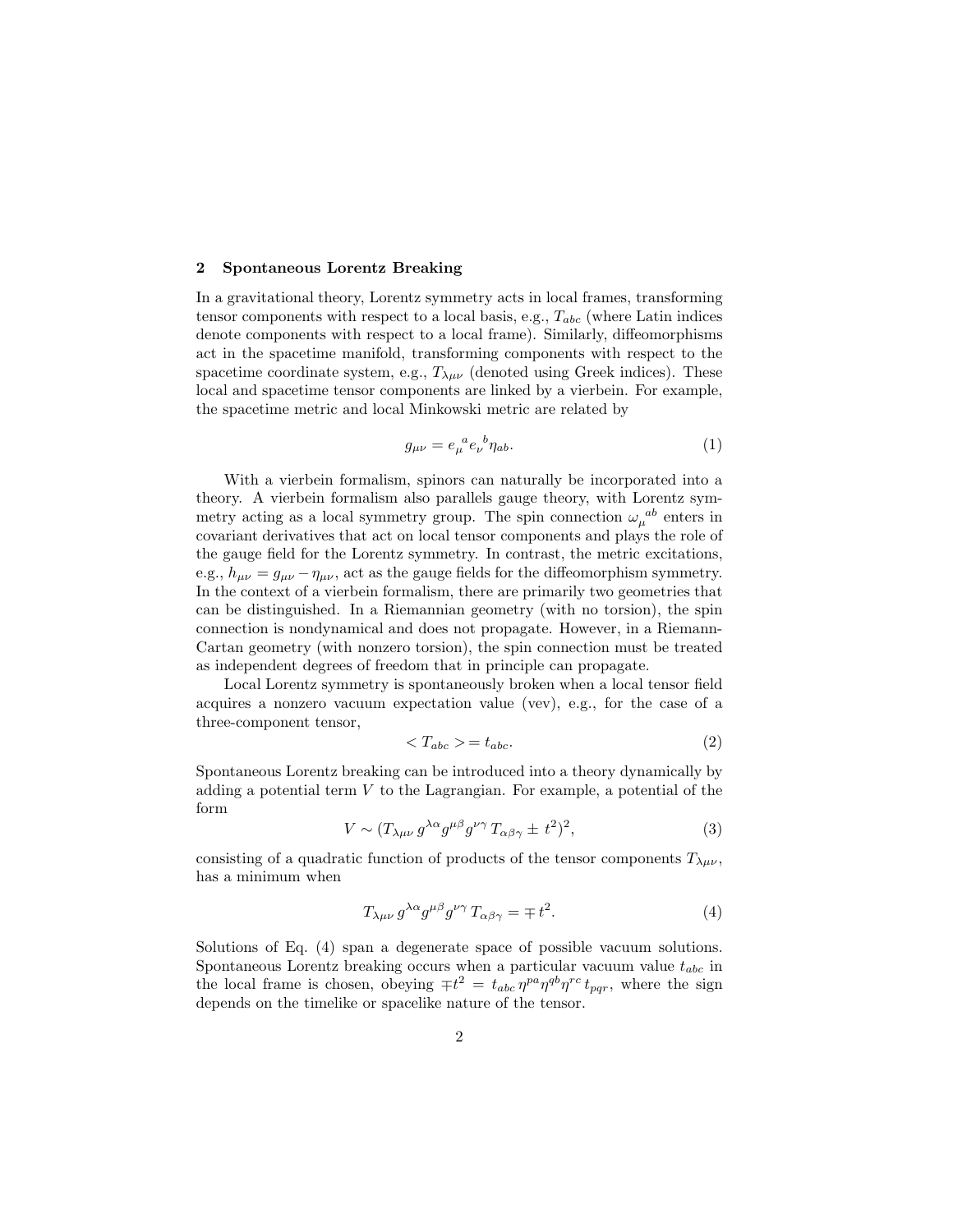#### 3 Nambu-Goldstone Modes

Consider a theory with a tensor vev in a local Lorentz frame,  $\langle T_{abc} \rangle = t_{abc}$ , which spontaneously breaks Lorentz symmetry. Since the vacuum value for the vierbein is also a constant or fixed function, e.g.,  $\langle e_{\mu}^{\ a} \rangle = \delta_{\mu}^{\ a}$ , the spacetime tensor therefore has a vev as well,

$$
\langle T_{\lambda\mu\nu} \rangle = t_{\lambda\mu\nu}.\tag{5}
$$

This means that when Lorentz symmetry is spontaneously broken, diffeomorphisms are spontaneously broken as well. This implies that NG modes should appear (in the absence of a Higgs mechanism) for both of these broken symmetries. In general, the NG modes consist of field excitations that stay within the minimum of the potential  $V$ . They therefore obey the condition  $(4)$ . A solution of this condition is given in terms of the vierbein and the local vev,

$$
T_{\lambda\mu\nu} = e_{\lambda a}e_{\mu b}e_{\nu c}t^{abc}.
$$
 (6)

As a general rule, there can be up to as many NG modes as there are broken symmetries. Since the maximal case corresponds to six broken Lorentz generators and four broken diffeomorphisms, there can therefore be up to ten NG modes. Where do the NG modes reside? In general, the answer depends on the choices of gauge. However, one natural choice is to put all of the NG modes into the vierbein. A counting argument shows this is possible. The vierbein  $e_{\mu}^{a}$  has 16 components. With no spontaneous Lorentz violation, typically the six Lorentz and four diffeomorphism degrees are used to gauge away ten components, leaving up to six independent degrees of freedom. (Note that a general gravitational theory can have up to six propagating metric modes, but general relativity is special in that there are only two). In contrast, in a theory with spontaneous Lorentz breaking, up to all ten NG modes can potentially propagate as additional degrees of freedom in the vierbein.

### 4 Gravitational Higgs Mechanisms

With two sets of broken symmetries, local Lorentz transformations and diffeomorphisms, there are potentially two types of Higgs mechanisms. Furthermore, there is the possibility that additional massive modes can exist as excitations that do not stay in the minimum of the potential  $V$ .

For the case of the broken diffeomorphisms. it was shown that the conventional Higgs mechanism involving the metric does not occur.<sup>1</sup> This is because the mass term that is generated by covariant derivatives involves the connection, which consists of derivatives of the metric and not the metric itself. As a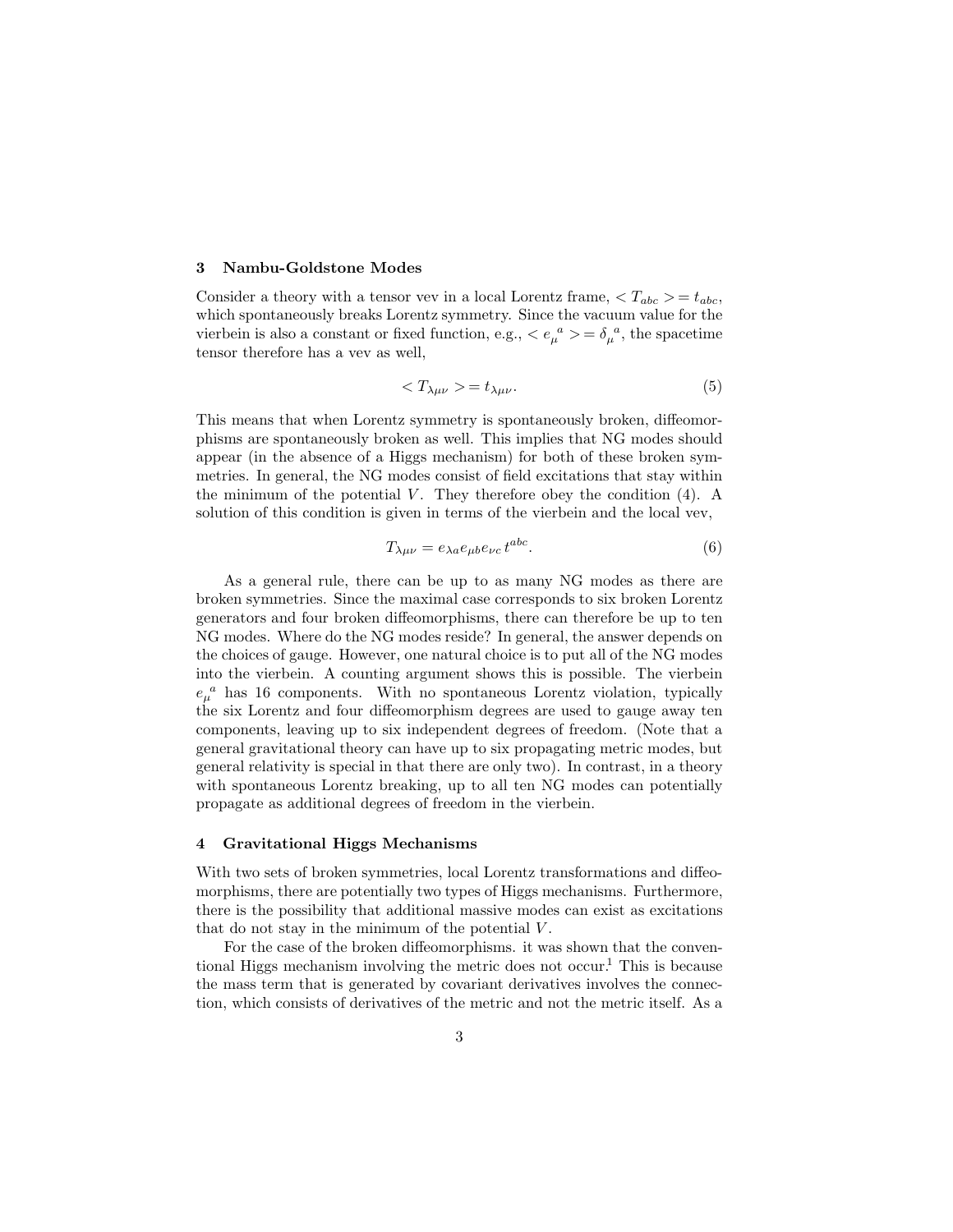result, no mass term for the metric is generated according to the usual Higgs mechanism. However, it was also shown that because of the form of the potential, e.g., as in Eq. (3), quadratic terms involving the metric can arise. This results in an alternative form of the Higgs mechanism<sup>1</sup> that has no direct analogue in nonabelian gauge theory. (In nonabelian gauge theory, the potential V involves only the scalar Higgs fields and not the gauge fields. In contrast here, both the metric and tensor fields enter in the massive-field excitations). The additional mass terms that arise in this alternative Higgs mechanism can potentially modify gravity in a way that avoids the van Dam, Veltmann, and Zakharov discontinuity.<sup>5</sup> They are therefore potentially interesting in studies of modified gravity theory.

In contrast, for the case of the broken Lorentz symmetry, it is found that a conventional Higgs mechanism can occur.<sup>3</sup> In this case, the relevant gauge field is the spin connection. This field appears directly in covariant derivatives acting on local tensor components, and for the case where the local tensors acquire a vev, quadratic mass terms for the spin connection can be generated. However, a viable Higgs mechanism involving the spin connection can occur only if the spin connection is a dynamical (i.e., propagating) field. This then requires that there is nonzero torsion and that the geometry is Riemann-Cartan. As a result, a conventional Higgs mechanism for the spin connection is possible, but only in a Riemann-Cartan geometry. However, even if torsion is permitted, constructing a viable model with a massive propagating spin connection that is ghost- and tachyon-free remains a challenging and open problem.<sup>3</sup> Therefore, for simplicity in the remainder of this work, a Riemann spacetime (with no torsion) is assumed. In this restricted context, the only possible process giving rise to massive modes is the alternative Higgs mechanism, in which massive modes are due to excitations that do not stay in the minimum of the potential  $V.$ 

### 5 Bumblebee Models

To investigate further the effects of NG and massive modes in theories with spontaneous Lorentz violation, it is useful to work in the context of a definite model. The simplest example involves a vector field with a nonzero vev. Models of this type are known as bumblebee models.<sup>1</sup>,<sup>2</sup> Examples have been studied in various forms by a number of authors.<sup>1</sup>,2,3,4,6,7,8,9,10,11,12,13,14,15,16,<sup>17</sup>

Bumblebee models are defined as field theories with a vector field  $B<sub>u</sub>$  that acquires a nonzero vev,  $\langle B_\mu \rangle = b_\mu$ . The vev is induced by a potential V in the Lagrangian that has a minimum when the vacuum solution holds. Bumblebee models can be defined with generalized kinetic terms for the vector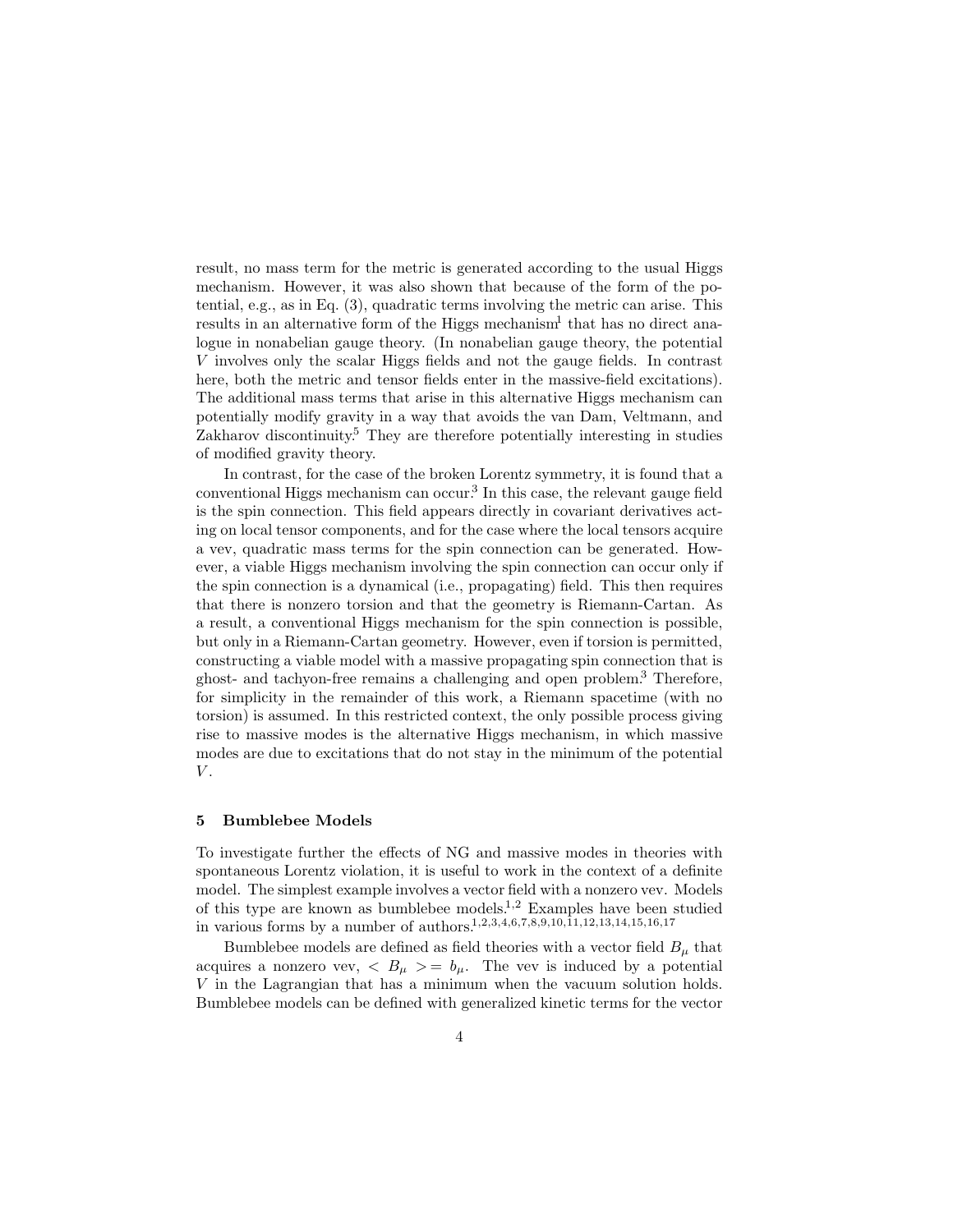and gravitational fields. However, for brevity, an example with a Maxwell kinetic term is considered here. The Lagrangian then has the form  $\mathcal{L} = \mathcal{L}_{\rm G}$  +  $\mathcal{L}_{\text{B}} + \mathcal{L}_{\text{M}}$ , where  $\mathcal{L}_{\text{G}}$  describes the pure-gravity sector,  $\mathcal{L}_{\text{M}}$  describes the matter sector (including possible interactions with  $B_{\mu}$ ), and

$$
\mathcal{L}_{\rm B} = -\frac{1}{4} B_{\mu\nu} B^{\mu\nu} - V (B_{\mu} B^{\mu} \pm b^2),\tag{7}
$$

describes the bumblebee field. (For simplicity, additional possible interactions between the curvature tensor and  $B_{\mu}$  are neglected here as well). The bumblebee field strength in Riemann spacetime is  $B_{\mu\nu} = \partial_{\mu}B_{\nu} - \partial_{\nu}B_{\mu}$ .

A noteworthy feature of all bumblebee models is that they do not have local  $U(1)$  gauge symmetry. This symmetry is broken explicitly by the presence of the potential  $V$ . However, it is common to include couplings to matter that involve the notion of charge in the matter sector. For example, terms involving current couplings with charged matter can be included by defining,  $\mathcal{L}_{\mathrm{M}} = B_{\mu}J^{\mu}$ with  $D_{\mu}J^{\mu}=0$ . In this case, the theory has a global  $U(1)$  symmetry that gives rise to charge conservation in the matter sector. This assumption also implies that initial values can be chosen that maintain stability of the Hamiltonian.<sup>4</sup>

Different forms of the potential  $V$  can be considered. One example is a smooth quadratic potential,

$$
V = \frac{1}{2}\kappa (B_{\mu}B^{\mu} \pm b^2)^2,
$$
\n<sup>(8)</sup>

where  $\kappa$  is a constant (of mass dimension zero). This type of potential allows both NG excitations (that stay within the potential minimum) as well as massive excitations (that do not). An alternative would be to consider a linear Lagrange-multiplier potential

$$
V = \lambda (B_{\mu}B^{\mu} \pm b^2), \tag{9}
$$

where the Lagrange-multiplier field  $\lambda$  imposes a constraint that only allows NG excitations in  $B_{\mu}$  and excludes massive-mode excitations. However, for definiteness here, the smooth potential (8) is chosen, which allows a massivemode excitation.

For such a bumblebee model, three Lorentz symmetries and one diffeomorphism are broken. Therefore, up to four NG modes can appear. However, the diffeomorphism NG mode is found not to propagate.<sup>3</sup> It drops out of the kinetic terms and is purely an auxiliary field. In contrast, the Lorentz NG modes do appear in the form of two massless transverse modes and one auxiliary mode. These have properties similar to the photon in electrodynamics, which raises the interesting possibility that photons might be described as NG modes in theories with spontaneous Lorentz violation.<sup>3</sup> Previous links between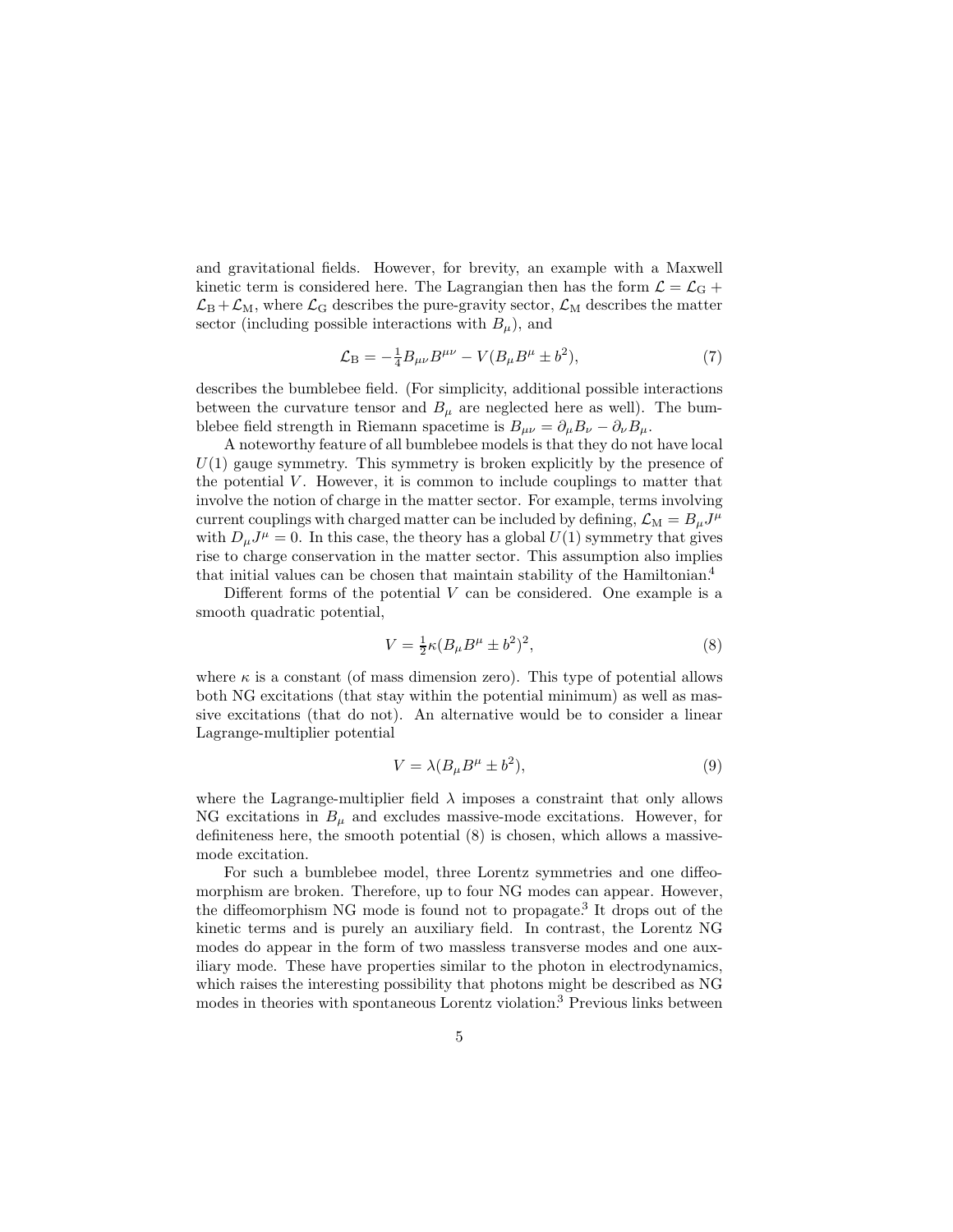QED gauge fields, fermion composites, and NG modes have been uncovered in flat spacetime (with global Lorentz symmetry).<sup>18</sup> However, bumblebee models are different. They consist of theories with a noncomposite vector field, have no local  $U(1)$  gauge symmetry, and give rise to photons as NG modes in the presence of gravity. Note that bumblebee models also include possible couplings between the vacuum value  $b_{\mu}$  and a matter current  $J^{\mu}$ . Such an interaction can provide an unmistakable signature of physical Lorentz violation that would distinguish it from any gauge-fixed form of QED. Note as well that any such signal would be contained in the Standard-Model Extension(SME).<sup>19</sup> Thus, on-going investigations of Lorentz breaking using the SME have sensitivity to all signals of spontaneous Lorentz breaking involving couplings between matter and the background vevs.

To determine more thoroughly whether conventional Einstein-Maxwell solutions can emerge from bumblebee models, the role of the massive mode must be investigated.<sup>4</sup> This mode constitutes an additional degree of freedom beyond those of the NG modes. It also alters the form of the initial-value problem. For simplicity, only the case of a purely timelike vacuum vector  $b_{\mu} = (b, 0, 0, 0)$ is considered here. In this case, in the weak-field limit, it is found that the massive mode does not propagate as a free field. Instead, it remains purely an auxiliary field that has no time dependence. As a result, its value is fixed by the initial conditions at  $t = 0$ . Although it does not propagate, the massive mode can nevertheless alter the form of the static potentials. An example of this can be seen by solving for the modified static potentials in the presence of a point particle with mass m and charge q. It is found that both the electromagnetic and gravitational potentials are modified by the presence of the massive mode, where the specific forms of the modified potentials depend on the assumed initial value of the static massive mode. There are therefore numerous cases that could be explored, including examples that might be relevant in considering alternative explanations of dark matter. However, in the large-mass limit (e.g., approaching the Planck scale), excitation of the massive mode is highly suppressed, and the static potentials approach the conventional Coulomb and Newtonian forms. In the limit of a vanishing massive mode, these become exact expressions. As a result, it is found that the usual Einstein-Maxwell solutions (describing both propagating photons and the usual static potentials) can emerge from a bumblebee model (without local U(1) symmetry), in which local Lorentz symmetry is spontaneously broken.

# Acknowledgments

This work was supported by NSF grant PHY-0554663.